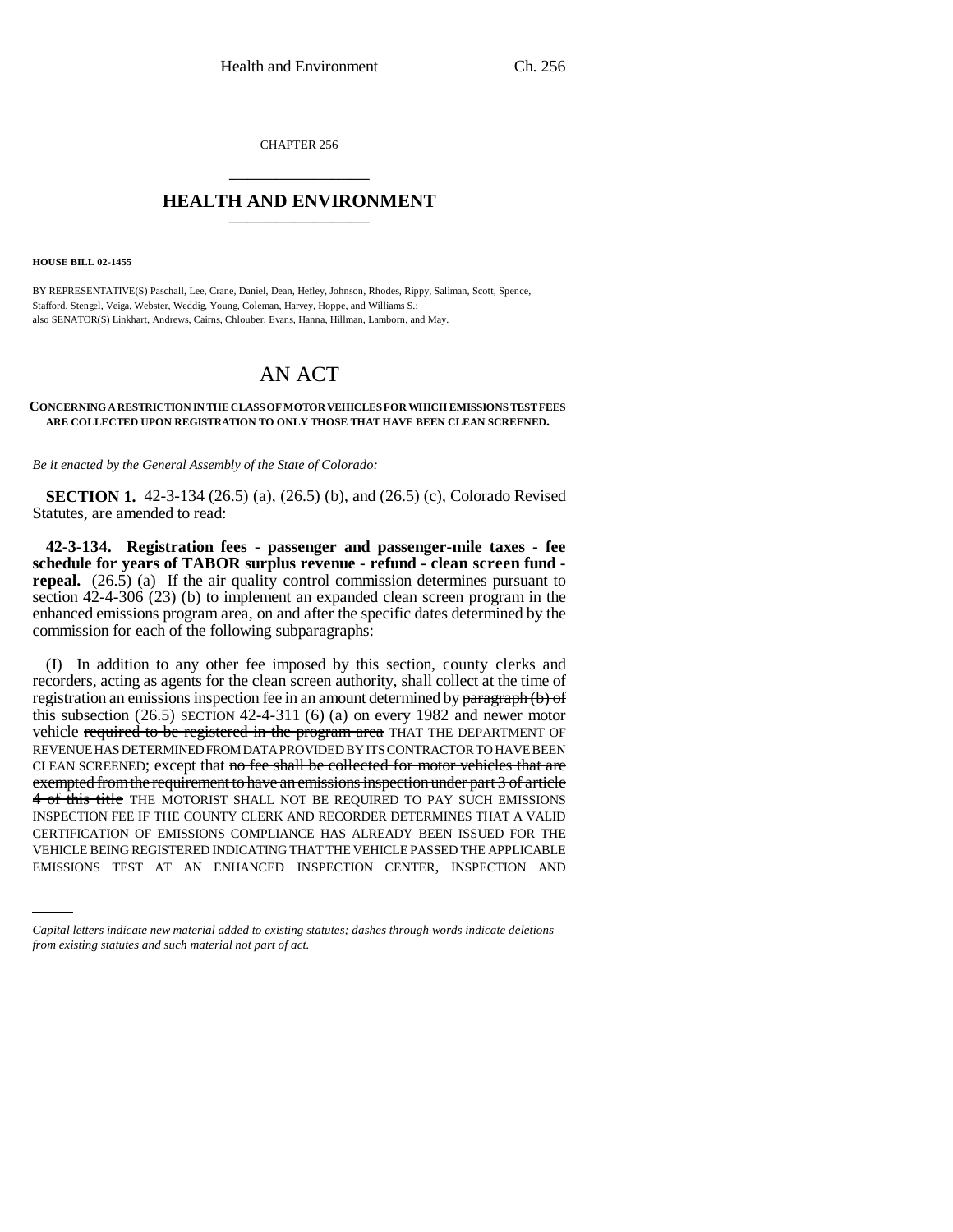READJUSTMENT STATION, MOTOR VEHICLE DEALER TEST FACILITY, OR FLEET INSPECTION STATION.

(II) The contractor and inspection and readjustment stations shall no longer collect inspection fees for first-time inspections within an inspection cycle of 1982 and newer motor vehicles, and such entities shall collect only one-half of the fee to be charged per emissions inspection established in section 42-4-311 for inspections for a transfer of title of a 1982 and newer motor vehicle and for initial registrations of motor vehicles that are not covered by the four-year new motor vehicle exemption of section  $42-4-310(1)(b)(H)(A)$ . County clerks and recorders shall be entitled to retain three and one-third percent of the fee so collected to cover the clerks' expenses in the collection and remittance of such fee. County treasurers shall, no later than ten days after the last business day of each month, remit the remainder of such fee to the clean screen authority created in section 42-4-307.5. The clean screen authority shall transmit such fee to the state treasurer, who shall deposit the same in the clean screen fund, which fund is hereby created. The clean screen fund shall be a pass-through trust account to be held in trust solely for the purposes and the beneficiaries specified in this subsection (26.5). Moneys in the clean screen fund shall not constitute fiscal year spending of the state for purposes of section 20 of article X of the state constitution, and such moneys shall be deemed custodial funds that are not subject to appropriation by the general assembly. Interest earned from the deposit and investment of moneys in the clean screen fund shall be credited to the clean screen fund, and the clean screen authority may also expend interest earned on the deposit and investment of the clean screen fund to pay for its costs associated with the implementation of House Bill 01-1402, enacted at the first regular session of the sixty-third general assembly.

(III) The clean screen authority shall transmit moneys from the clean screen fund monthly to the contractor to inspection and readjustment stations, and to fleet inspection stations in accordance with the fees determined by paragraph (c) of this subsection  $(26.5)$  SECTION 42-4-311 (6) (a) within one week after receipt by the authority from the department of revenue of a notification of the number of first-time inspections within an inspection cycle of 1982 and newer motor vehicles required to be registered in the program area and the number of inspections for a transfer of title of 1982 and newer motor vehicles required to be registered in the program area and for initial registrations in the program area of 1982 and newer motor vehicles that are not covered by the four-year new motor vehicle exemption of section 42-4-310 (1) (b) (II) (A) completed by the contractor, inspection and readjustment stations, and fleet inspection stations in the previous month REGISTRATIONS OF CLEAN-SCREENED VEHICLES DURING THE PREVIOUS MONTH.

(b) (I) For 1982 and newer motor vehicles required to be registered in the enhanced emissions program area, fees collected pursuant to this subsection (26.5) are one-half of the fee to be charged per enhanced emissions inspection established in section 42-4-311 (6), not to exceed twelve dollars and fifty cents.

(II) For 1982 and newer motor vehicles required to be registered in the basic emissions program area, fees collected pursuant to this subsection (26.5) are seven dollars and fifty cents IN SPECIFYING DATES FOR THE IMPLEMENTATION OF THE CLEAN SCREEN PROGRAM PURSUANT TO PARAGRAPH (a) OF THIS SUBSECTION (26.5), THE COMMISSION MAY SPECIFY DIFFERENT DATES FOR THE ENHANCED AND BASIC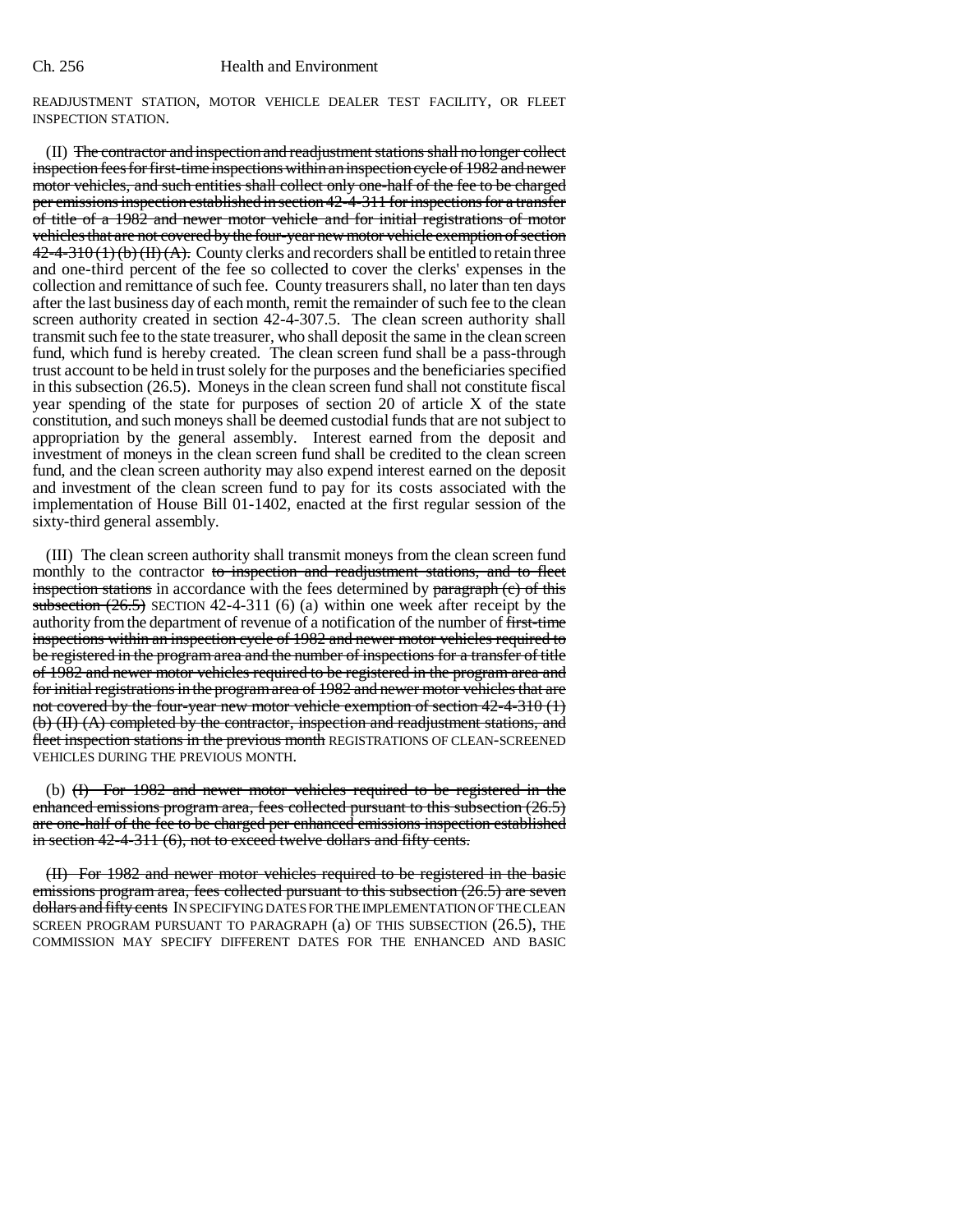EMISSIONS PROGRAM AREAS.

(c) Moneys shall be transmitted from the clean screen fund pursuant to this subsection  $(26.5)$  as follows:

(I) To the contractor, in accordance with the fee to be charged per enhanced emissions inspection established in section 42-4-311 (6);

(II) To inspection and readjustment stations, in accordance with the fee to be charged per basic emissions inspection established in section 42-4-311 (4);

(III) To the contractor and inspection and readjustment stations, for transfers of ownership of 1982 and newer motor vehicles and for initial registrations in the program area of motor vehicles that are not covered by the four-year new motor vehicle exemption of section  $42-4-310$  (1) (b) (II) (A), in accordance with the fee to be charged per emissions inspection established in section 42-4-311, not to exceed:

(A) Twelve dollars and fifty cents for motor vehicles required to be registered in the enhanced emissions program area;

(B) Seven dollars and fifty cents for motor vehicles required to be registered in the basic emissions program area; and

(IV) To fleet inspection stations, an amount equal to the amount of money paid into the fund for vehicles inspected by such fleet inspection stations.

**SECTION 2.** 42-4-310 (5) (b), Colorado Revised Statutes, is amended to read:

**42-4-310. Periodic emissions control inspection required.** (5) (b) (I) If the commission does not expand the clean screen program to the enhanced emissions program area SPECIFY A DATE FOR THE COUNTY CLERKS AND RECORDERS IN THE BASIC EMISSIONS PROGRAM AREA TO BEGIN COLLECTING EMISSIONS INSPECTION FEES AT THE TIME OF REGISTRATION pursuant to section  $42-4-306(23)$  (b) 42-3-134 (26.5) (a), if the contractor determines that the motor vehicle required to be registered in the basic program area has complied with the inspection requirements pursuant to this subsection (5), a notice shall be sent to the owner of the vehicle identifying the owner of the vehicle, the license plate number, and any other pertinent registration information, stating that the vehicle has successfully complied with the applicable emission requirements. Such notice shall also include a notification that the registered owner of the vehicle may return the notice to the contractor with the payment as set forth on the notice to pay for the clean screen program. Upon receipt of the payment from the motor vehicle owner, the county clerk shall be notified that the motor vehicle has complied with the inspection requirements pursuant to this subsection (5).

(II) If the commission expands the clean screen program to the enhanced emissions program area pursuant to section 42-4-306 (23) (b) FOR VEHICLES WITH REGISTRATION RENEWALS COMING DUE ON OR AFTER THE DATES SPECIFIED BY THE COMMISSION FOR COUNTY CLERKS AND RECORDERS TO COLLECT EMISSIONS INSPECTION FEES AT THE TIME OF REGISTRATION, if the contractor determines that a motor vehicle required to be registered in the program area has complied with the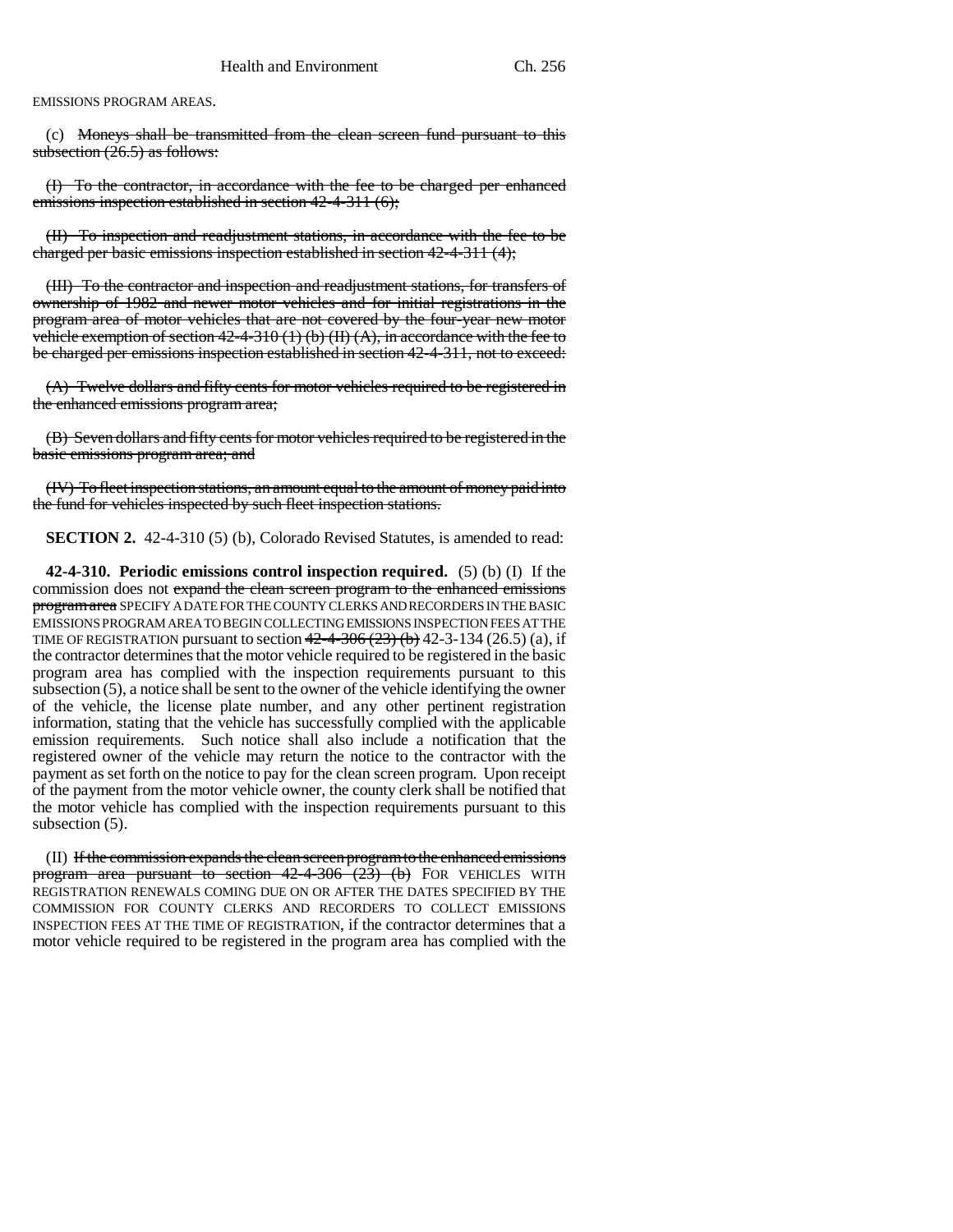inspection requirements pursuant to this subsection (5), the contractor shall send a notice to the department of revenue identifying the owner of the vehicle, the license plate number, and any other pertinent registration information, stating that the vehicle has successfully complied with the applicable emission requirements.

**SECTION 3.** 42-4-311 (4) (a) and (6) (a), Colorado Revised Statutes, are amended to read:

**42-4-311. Operation of inspection and readjustment stations - inspection-only facilities - fleet inspection stations - motor vehicle dealer test facilities enhanced inspection centers - repeal.** (4) (a) A licensed inspection and readjustment station, inspection-only facility, or motor vehicle dealer test facility shall charge a fee not to exceed fifteen dollars for the inspection of vehicles in the basic emissions program or for the inspection of model year 1981 and older vehicles at said facilities licensed or authorized within the enhanced emissions program; except that for 1982 model and newer vehicles a motor vehicle dealer test facility may charge a fee not to exceed twenty-five dollars. In no case shall any such fee exceed the maximum fee established by and posted by the station or facility pursuant to section 42-4-305 (5) for the inspection of any motor vehicle required to be inspected under section 42-4-310, whether or not the certification of emissions control is issued; except that a licensed inspection and readjustment station, inspection-only facility, or motor vehicle dealer test facility or authorized enhanced inspection center shall charge a fee not to exceed two dollars and fifty cents and not to exceed the maximum fee established and posted by the station or facility, or center pursuant to section 42-4-305 for the issuance of a replacement verification of emissions test. If the commission determines pursuant to section  $42-4-306(23)$  (b) to implement an expanded clean screen program in the enhanced emissions program area, on and after the date specified by the commission, inspection and readjustment stations shall no longer collect inspection fees for first-time inspections within an inspection cycle of 1982 and newer motor vehicles, and such entities shall collect only one-half of the fee to be charged per emissions inspection established in this section for inspections for a transfer of title of a 1982 and newer motor vehicle and for initial registrations in the program area of 1982 and newer motor vehicles that are not covered by the four-year new motor vehicle exemption of section  $42-4-310$  (1) (b) (II) (A); except that inspection and readjustment stations in El Paso county may continue collecting such fees if the commission has excluded such county from the clean screen program pursuant to section 42-4-306 (23) (a).

(6) (a) The fee charged for enhanced emissions inspections performed within the enhanced emissions program area on 1982 and later motor vehicles shall not be any greater than that determined by the contract and in no case greater than twenty-five dollars. The fee charged for clean screen inspections performed on vehicles registered in the basic area shall not be any greater than that determined by the contract and in no case greater than fifteen dollars. Such fee shall not exceed the maximum fee required to be posted by the enhanced inspection center pursuant to section 42-4-305 for the inspection of any motor vehicle required to be inspected under section 42-4-310. If the commission determines pursuant to section 42-4-306 (23) (b) to implement an expanded clean screen program in the enhanced emissions program area, on and after the date specified by the commission, the contractor shall no longer collect inspection fees for first-time inspections within an inspection cycle of 1982 and newer motor vehicles, and such entities shall collect only one-half of the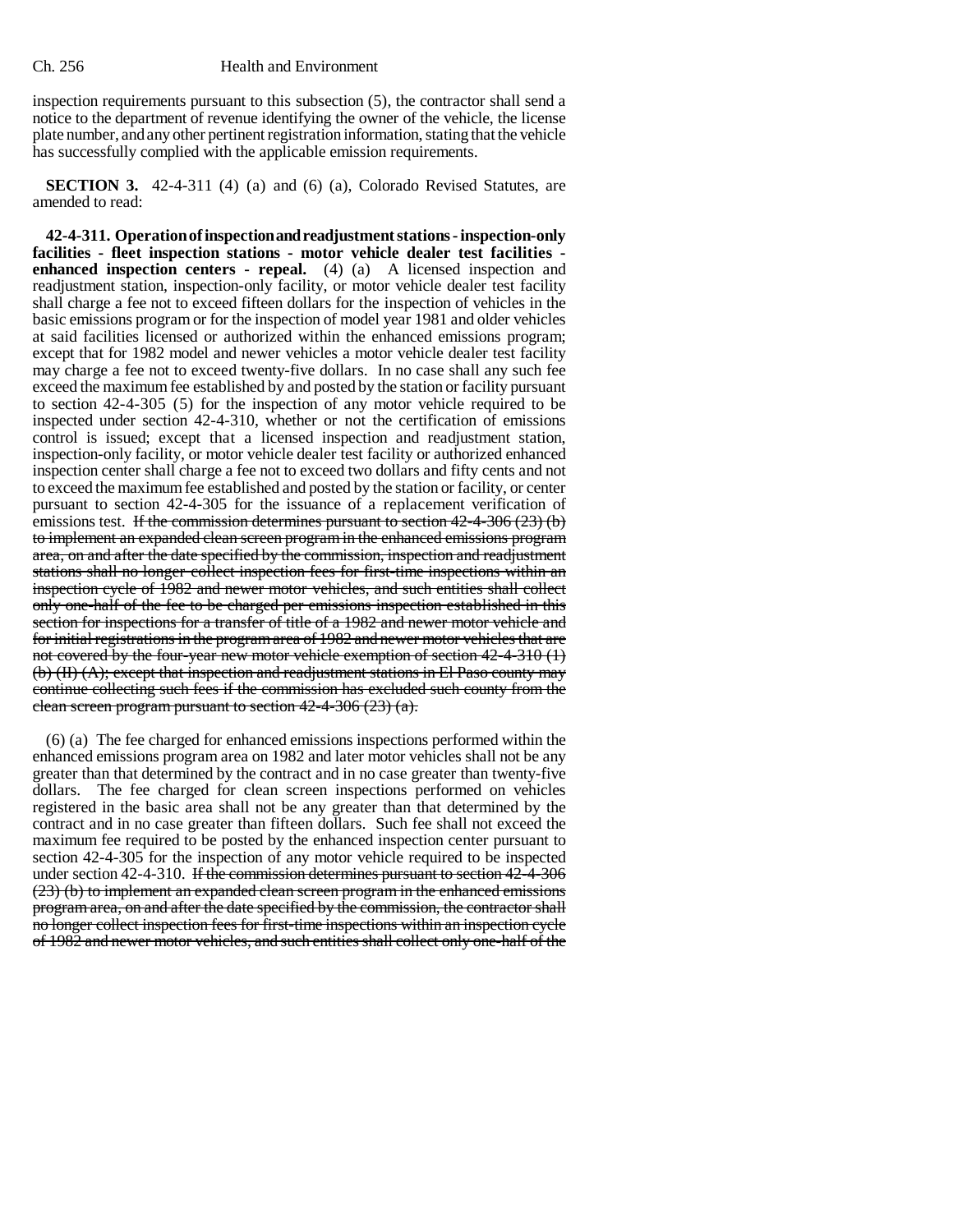Health and Environment Ch. 256

fee to be charged per emissions inspection established in this section for inspections for a transfer of title of a 1982 and newer motor vehicle and for initial registrations in the program area of 1982 and newer motor vehicles that are not covered by the four-year new motor vehicle exemption of section  $42-4-310$  (1) (b) (II) (A).

**SECTION 4.** 42-4-311 (4) (a), Colorado Revised Statutes, as amended by House Bill 02-1338, as enacted at the Second Regular Session of the Sixty-third General Assembly, is amended to read:

**42-4-311. Operation of inspection and readjustment stations - inspection-only facilities - fleet inspection stations - motor vehicle dealer test facilities enhanced inspection centers - repeal.** (4) (a) (I) A licensed inspection and readjustment station, inspection-only facility, or motor vehicle dealer test facility shall charge a fee not to exceed fifteen dollars for the inspection of vehicles, model year 1981 and older, at facilities licensed or authorized within either the basic or enhanced emissions program; except that for 1982 model and newer vehicles a test facility may charge a fee not to exceed twenty-five dollars.

(II) In no case shall any such fee exceed the maximum fee established by and posted by the station or facility pursuant to section 42-4-305 (5) for the inspection of any motor vehicle required to be inspected under section 42-4-310.

(III) If the commission determines pursuant to section 42-4-306 (23) (b) to implement an expanded clean screen program in the enhanced emissions program area, on and after the date specified by the commission, inspection and readjustment stations shall no longer collect inspection fees for first-time inspections within an inspection cycle of 1982 and newer motor vehicles, and such entities shall collect only one-half of the fee to be charged per emissions inspection established in this section for inspections for a transfer of title of a 1982 and newer motor vehicle and for initial registrations in the program area of 1982 and newer motor vehicles that are not covered by the four-year new motor vehicle exemption of section 42-4-310 (1)  $(b)$   $(H)$   $(A)$ ; except that:

(A) Inspection and readjustment stations in El Paso county may continue collecting such fees if the commission has excluded such county from the clean screen program pursuant to section  $42-4-306(23)(a)$ .

(B) Inspection and readjustment stations in Weld and Larimer counties shall continue collecting such fees when such stations are withdrawn from the clean screen fund pursuant to section  $42-3-134$   $(26.5)$  (d) (II).

**SECTION 5.** 42-3-134 (26.5) (d), Colorado Revised Statutes, as amended by House Bill 02-1338, as enacted at the Second Regular Session of the Sixty-third General Assembly, is amended to read:

**42-3-134. Registration fees - passenger and passenger-mile taxes - fee schedule for years of TABOR surplus revenue - refund - clean screen fund repeal.** (26.5) (d)  $\overline{H}$  This subsection (26.5) shall not apply to El Paso county if the commission has excluded such county from the clean screen program pursuant to section 42-4-306 (23) (a).